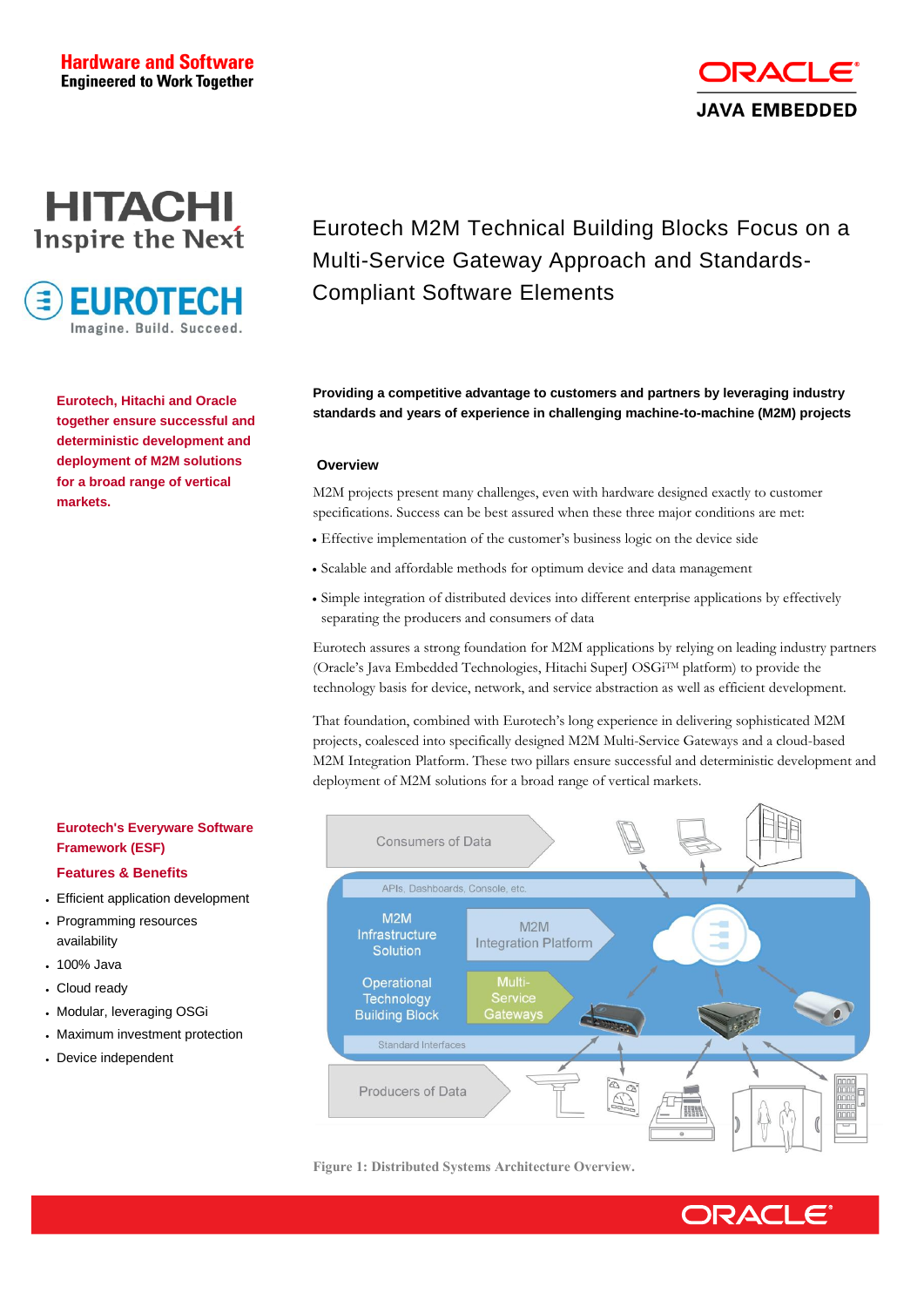**This approach provides Eurotech's partners with a competitive advantage by ensuring a dramatic reduction of time, cost and risk in M2M projects:**

- Shorter time-to-market
- More deterministic development
- Lower barrier to entry
- Future-proof applications

#### **Grow ROI**

- **Extend Product Lifecycle** Infield update and refresh enables ability to add new features for improved customer value
- **Competitive Advantage** Standards-based systems allow focus on business value, reuse commodities from an existing ecosystem.
- **Innovation** Fueled by largest pool of developer talent, millions of engineering students are experienced in Java development.
- **Increase Market Reach** Partner in the world's largest developer ecosystem.

#### **Helping Customers and Partners Focus on Their Core Competencies**

Connected devices and M2M solutions enable companies to provide higher value through services, improving efficiency through data collection and 2-way customer feedback by utilizing connected devices. Regardless of whether they are end users or system integrators, it is all about providing enabling platforms, not just components!

#### **The Multi-Service Gateway Approach**

- Minimizes customer development risk by utilizing "off the shelf" purpose-built devices designed to meet vertical market value propositions
- Provides design flexibility by leveraging the Multi-Service Gateway approach to integrate and consolidate data streams and future-proof investments
- Reduces design complexity while introducing the Application Lifecycle Management approach

The benefits of IT-centric application development using ESF to implement business logic in smart edge devices / service gateways are:

- Simplifying application development for smart M2M Multi-Service Gateways with Everyware Software Framework (ESF), a Java/OSGi based application framework
- Optimizing portability across systems and hardware architectures
- Improving device management
- Native M2M platform integration (Everyware Cloud, MQTT)
- Application management



**Figure 2: Software portability ensures efficient development and investment protection across hardware platforms.**

#### **Oracle's Java Technologies**

 Java provides the widest cross platform capability from the smallest microcontroller devices to high performing enterprise systems. By building your project strategy around Java you can tap into the existing 9 million developers currently building exciting applications.



Copyright © 2013, Oracle and/or its affiliates. All rights reserved. Oracle and Java are registered trademarks of Oracle and/or its affiliates. Other names may be trademarks of their respective owners. Intel and Intel Xeon are trademarks or registered trademarks of Intel Corporation. All SPARC trademarks are used under license and are trademarks or registered trademarks of SPARC International, Inc. AMD, Opteron, the AMD logo, and the AMD Opteron logo are trademarks or registered trademarks of Advanced Micro Devices. UNIX is a registered trademark of The Open Group. 0113 OSGi is a trademark or a registered trademark of the OSGi Alliance in the United States, other countries, or both. SuperJ is a registered trademark of Hitachi Solutions, Ltd.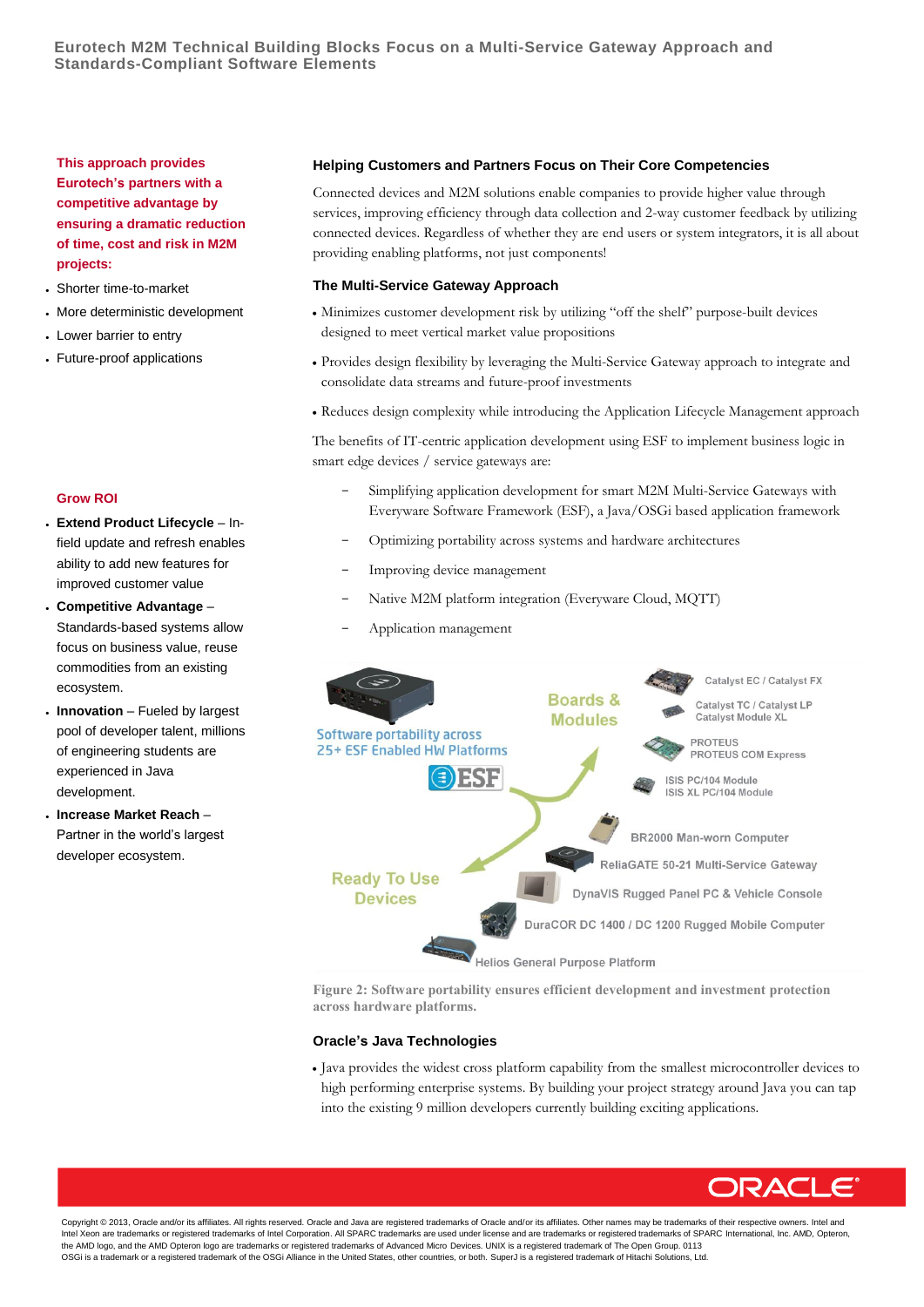### **Eurotech M2M Technical Building Blocks Focus on a Multi-Service Gateway Approach and Standards-Compliant Software Elements**

#### **Reduce Cost**

- **Portability** Increase flexibility and roadmap planning by maximizing cross platform support through compliant standards, JCP (Java Community Process) and OSGi (Open Service Gateway Initiative)
- **Shorter Time to Market** Reduce QA cycles and remove reinvention. Cost sharing business model supported by conformance testing (TCK).
- **Reduce Cost of Support** Through remote updates and device management
- **Reduce Risk** Most widely deployed secure, reliable development platform
- **Standards Based** Java VM developed as an open standard and backed by Oracle. OSGI Framework developed by Hitachi backed by Oracle and Hitachi as part of the OSGI Alliance
- Oracle Java Embedded is ideal for application code development in any connected device, enabling a robust software infrastructure for service delivery platforms. Portability across devices is achieved through using a common set of Java APIs on multiple devices. This enables easy code development through software simulation before porting onto your embedded product and reducing time to market.
- Oracle Java SE Embedded is targeted at gateway devices, which typically use a Linux operating system, with various CPU versions available, including ARM and x86 instruction sets. The performance of the Java VM can improve the increasing number of multi-core systems through its thread aware application model.

#### **Hitachi SuperJ Applications Ecosystem for the OSGi Service Platform**

Hitachi's SuperJ Applications Ecosystem is a framework for the OSGi (Open Services Gateway Initiative) Service Platform. SuperJ facilitates the modularization of software components and applications and assures interoperability of applications and services over a variety of M2M devices.

Hitachi SuperJ is a fully-featured framework that enables the deployment of OSGi technology plus enhanced functionality on any Java enabled device or gateway. Benefits include:

- Modularity, through the separation of application logic/processes into modules
- The ability to deploy multiple versions of a module concurrently on a Multi-Service Gateway
- The ability to dynamically discover and use "services" provided by other modules in the system
- The ability to dynamically install, uninstall, start, stop and upgrade modules running on a Multi-Service Gateway
- The capability to abstract physical networking interfaces to complex software development by decoupling the network connection software from the application software



**Figure 3: Software components using Java, OSGi, and ESF.**

**DRACLE** 

Copyright © 2013, Oracle and/or its affiliates. All rights reserved. Oracle and Java are registered trademarks of Oracle and/or its affiliates. Other names may be trademarks of their respective owners. Intel and Intel Xeon are trademarks or registered trademarks of Intel Corporation. All SPARC trademarks are used under license and are trademarks or registered trademarks of SPARC International, Inc. AMD, Opteron, the AMD logo, and the AMD Opteron logo are trademarks or registered trademarks of Advanced Micro Devices. UNIX is a registered trademark of The Open Group. 0113 OSGi is a trademark or a registered trademark of the OSGi Alliance in the United States, other countries, or both. SuperJ is a registered trademark of Hitachi Solutions, Ltd.